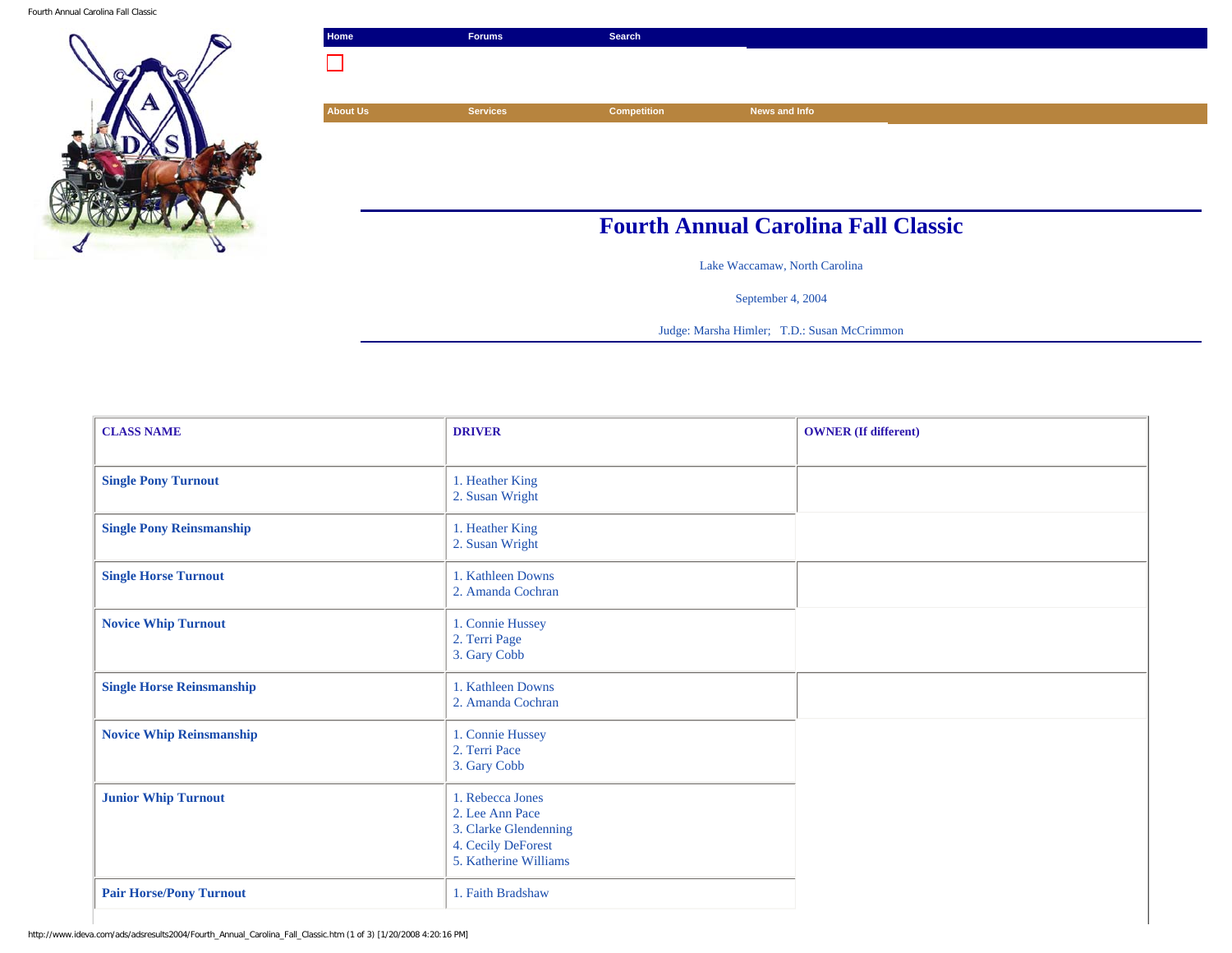| <b>Junior Whip Reinsmanship</b>            | 1. Clarke Glendenning<br>2. Rebecca Jones<br>3. Cecily DeForest<br>4. Katherine Willliams                      |
|--------------------------------------------|----------------------------------------------------------------------------------------------------------------|
| <b>Pair/Horse Pony Reinsmanship</b>        | 1. Faith Bradshaw                                                                                              |
| <b>Pick Your Own Route Pony</b>            | 1. Heather King<br>2. Susan Wright                                                                             |
| <b>Pick Your Own Route Single Horse</b>    | 1. Amanda Cochran<br>2. Kathleen Downs                                                                         |
| <b>Pick Your Own Route Junior Whip</b>     | 1. Clark Glenndenning<br>2. Rebecca Jones<br>3. Cecily DeForest                                                |
| <b>Pick Your Own Route Pair Horse/Pony</b> | 1. Faith Bradshaw                                                                                              |
| <b>Progressive Pair Horse/Pony</b>         | 1. Faith Bradshaw                                                                                              |
| <b>Progressive Junior Whip</b>             | 1. Cecily DeForest<br>2. Rebecca Jones<br>3. Katherine Williams<br>4. Clarke Glendenning                       |
| <b>Progressive Novice Whip</b>             | 1. Connie Hussey<br>2. Gary Cobb<br>3. Terri Pace                                                              |
| <b>Progressive Single Horse</b>            | 1. Kathleen Downs<br>2. Amanda Cochran                                                                         |
| <b>Progressive Single Pony</b>             | 1. Heather King                                                                                                |
| <b>Novice Whip Pick Your Own Route</b>     | 1. Gary Cobb<br>2. Terri Pace<br>3. Connie Hussey                                                              |
| <b>Single Pony Cross Country</b>           | 1. Amanda Cochran<br>2. Kathy Downs                                                                            |
| <b>Novice Whip Cross Country</b>           | 1. Terri Pace<br>2. Connie Hussey                                                                              |
| <b>Pair Horse/Pony Cross Country</b>       | 1. Faith Bradshaw                                                                                              |
| <b>Concours D'Elegance</b>                 | 1. Kathy Downs                                                                                                 |
| <b>Barrel Toss</b>                         | 1. Gary Cobb<br>2. Cecily DeForest<br>3. Amanda Cochran<br>4. Heather King<br>5. Rebecca Jones<br>6. John Pace |